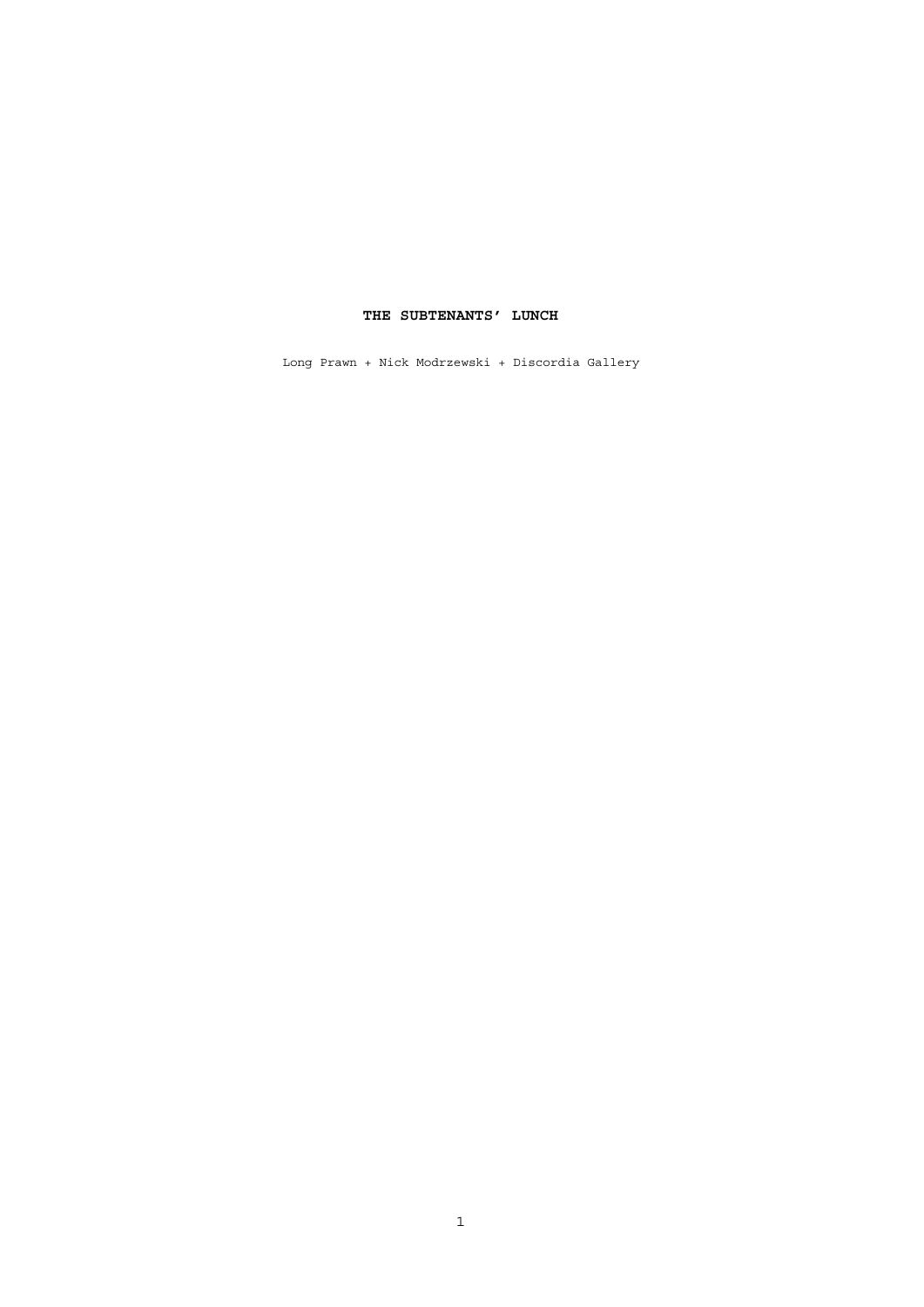## **CHARACTERS**

**LANDLORD:** Confident, busy, dismissive, arrogant.

**REAL ESTATE AGENTS:** Waitstaff who show the SUBTENANTS around and deliver food and information. Explains the dish name and ingredients.

**VARIOUS SUBTENANTS:** The paying guests who attend the lunch

**NICK MODRZEWSKI:** Artist and lawyer, advises the LANDLORD at various points on the legal niceties of his contract.

**TRUMPETER:** Blows trumpet

**\* NOTE:** *All actors can use notes or the script when delivering their lines – it is not necessary to memorise the script.*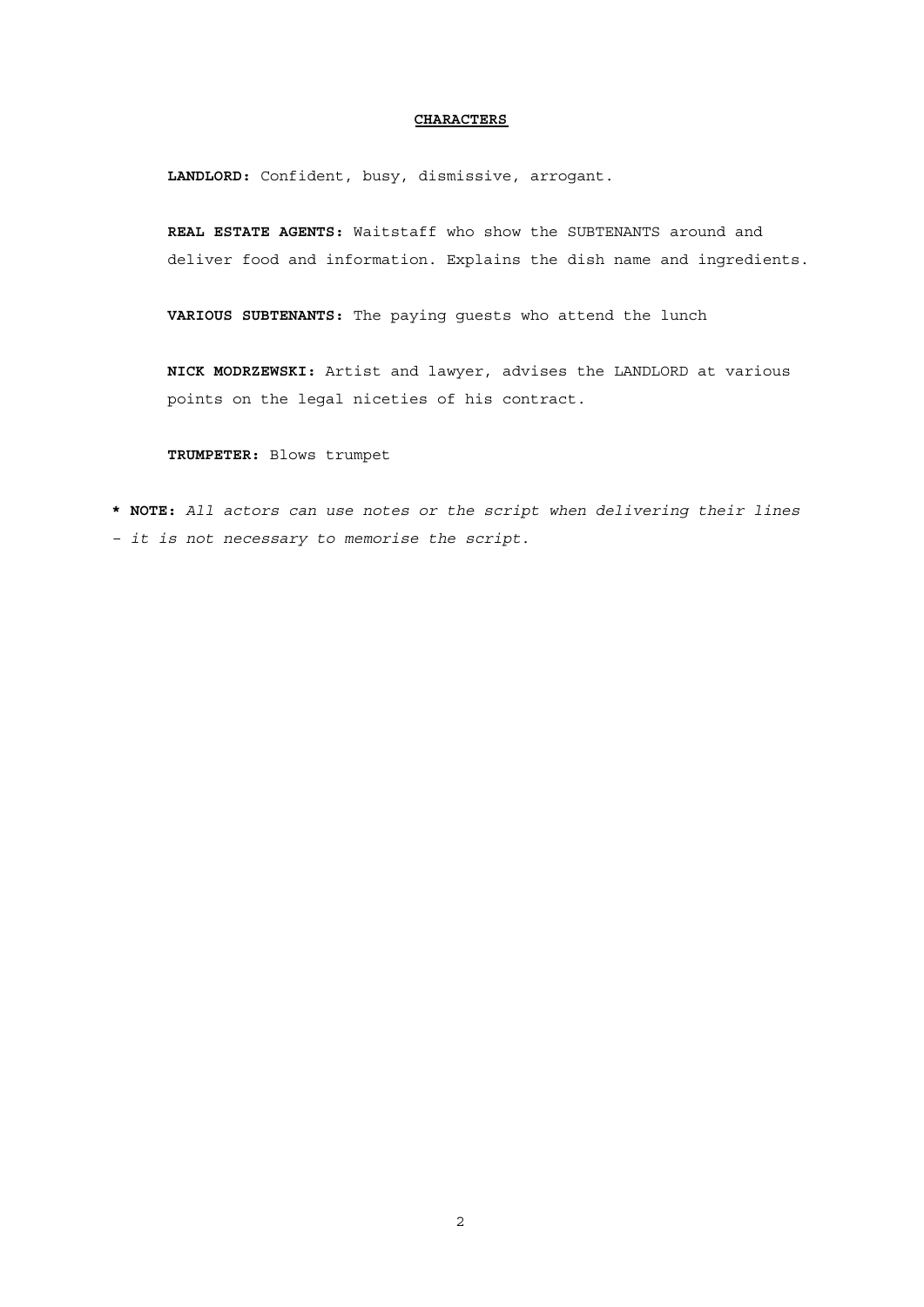### **SCENE 1: ARRIVAL**

#### **INT. CATHEDRAL ARCADE**

As the VARIOUS SUBTENANTS arrive, they are greeted by the REAL ESTATE AGENTS, who hold clipboards and mark off names. The REAL ESTATE AGENTS act as if everyone has arrived for an 'Open for Inspection' and say various things, including:

REAL ESTATE AGENTS:

Welcome, can I grab your name?

Have you registered today?

You'll be able to see the premises shortly, just head inside and won't be too long.

When 5 or so SUBTENANTS have arrived, one of the REAL ESTATE AGENTS will take them into the lift and up to DISCORDIA GALLERY.

#### **SCENE 2: MEETING THE LANDLORD**

#### **INT. DISCORDIA GALLERY**

The VARIOUS SUBTENANTS are ushered into DISCORDIA GALLERY by a REAL ESTATE AGENT. The Tipple, *Celebrate a Morning's Bidding with a Dalgona Martini* is delivered to the VARIOUS SUBTENANTS as they look around the gallery.

## REAL ESTATE AGENT:

Dalgona Coffee is a South Korean preparation of instant coffee. With sugar and vigorous whipping, the coffee is elevated to a rich, velvet like foam which rests effortlessly on milk. In lieu of the lactose, vodka is called upon to stiffen things up.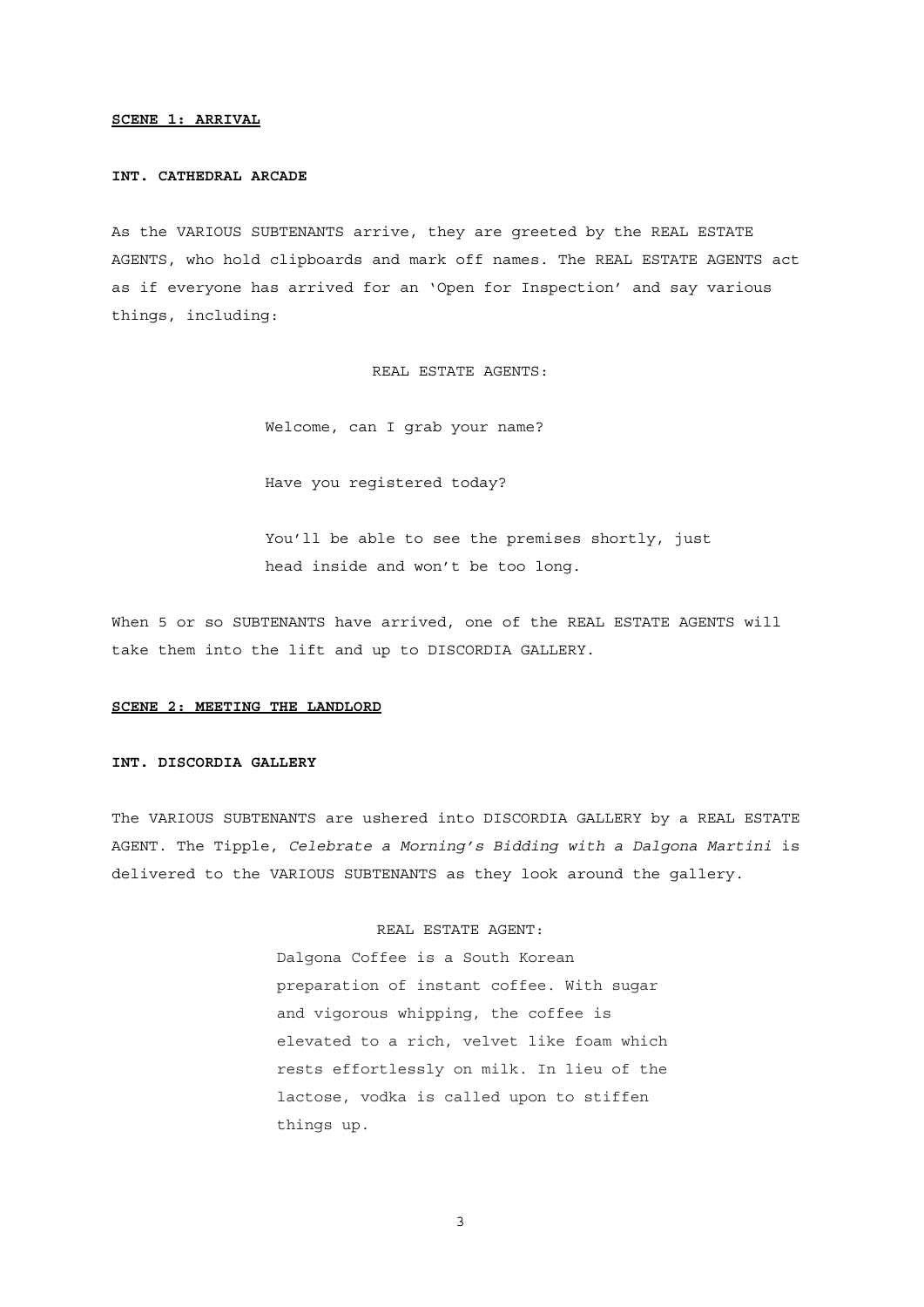A drink like this is best consumed after a morning spent bidding on various properties in an attempt to expand one's property portfolio.

After the VARIOUS SUBTENANTS have spent around 5 minutes in the space, the LANDLORD confidently enters DISCORDIA GALLERY. THE LANDLORD is holding a clipboard with a copy of the Contract for The Subtenants' Lunch.

REAL ESTATE AGENT hands out contracts.

#### LANDLORD

Hi all, so if we can just crowd round here that'd be great. Ok, keep 1.5 meters apart, thanks. Ok. So I'm the Landlord at this premises, the Nicholas Building, and I'm a representative from the Nicholas Building Association. We own this building and all the spaces contained herein. We lease spaces like this one to over 80 different tenants.

Right. Now. We're obviously standing in DISCORDIA GALLERY, which is presently on a month by month commercial lease and by attending here today you'll all be signing up to a pretty straightforward subtenancy that will facilitate and regulate your lunch experience.

Admittedly it's a late lunch, almost a dinner, however I'll take you to the definition section in section A.1 of the contract:

*lunch* means solid or semi-solid foodstuffs and liquids including but not limited to fine natural wines, unshackled chef food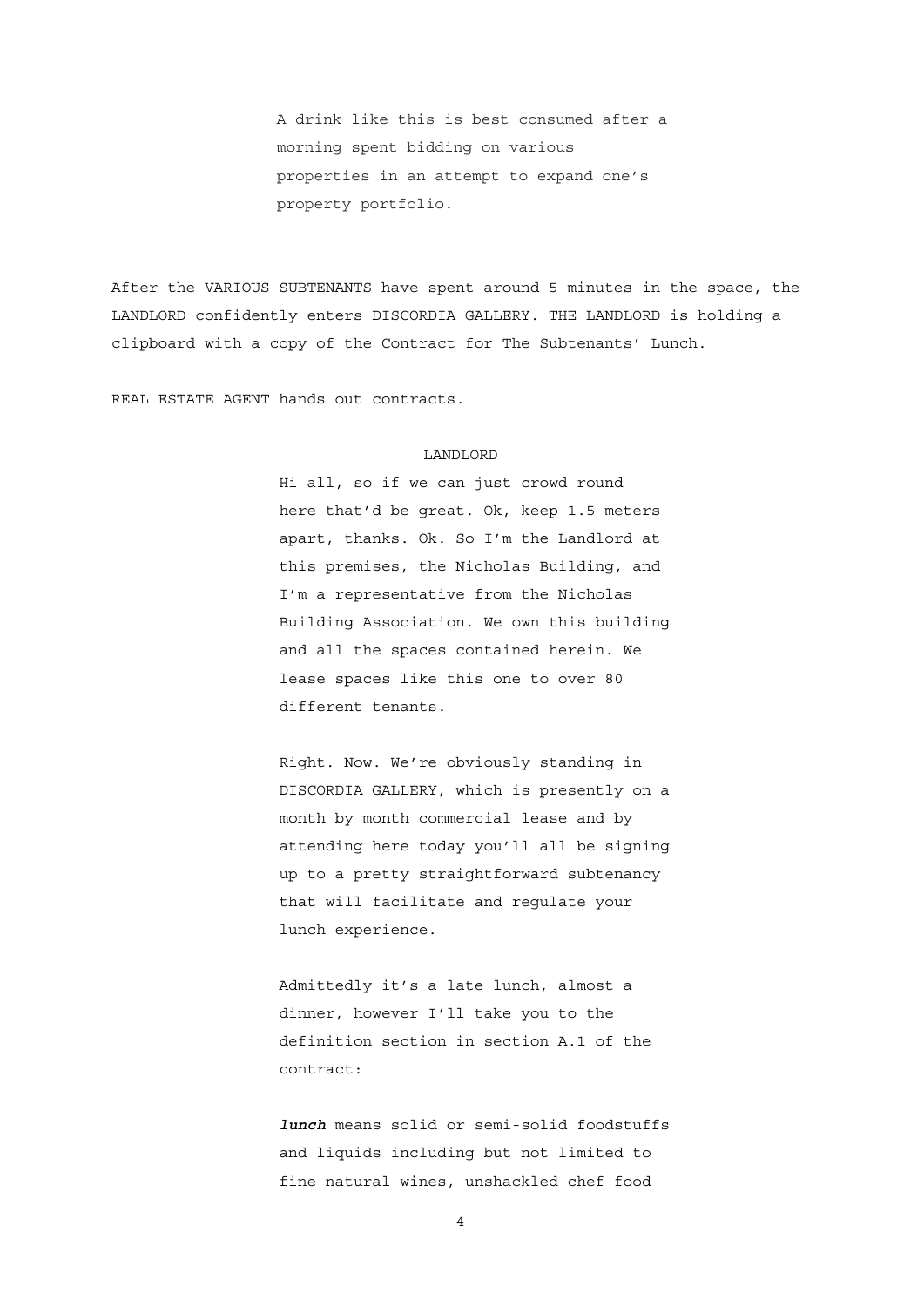and high-market vegetable produce, eaten throughout the day or evening and is not limited to food consumed at "midday" or a time commonly known as "lunchtime" and for the purposes of this contract includes food eaten between the hours 6pm and 9pm.

Okay. So you'll all have a chance to read through this contract properly when you go downstairs. But as you'll see just from a quick flick through, it's a relatively short contract, nothing too much to worry about, but I'll take you through a couple of the key clauses now.

So starting out right on page one we can see the various parties – there's us, The Nicholas Building Association, we're the Landlord at the top of the pyramid then moving down we've got DISCORDIA GALLERY which is operating pursuant to a subtenancy arrangement with LONG PRAWN who are organising the lunch, PABLO BRITTON, subcontractor, he'll be your Chef today, then there's NICK MODRZEWSKI, the artist who made the works in this gallery. He's also a lawyer, he's my lawyer, and he'll be assisting me where necessary today with any fine details to do with the contract.

Now, LANEWAY LEARNING PTY LTD have made a special arrangement with DISCORDIA GALLERY whereby LANEWAY LEARNING PTY LTD have agreed to lend chairs and tables to DISCORDIA GALLERY for the purposes of this Lunch.

Then of course downstairs where you'll be lunching today we have CATHEDRAL COFFEE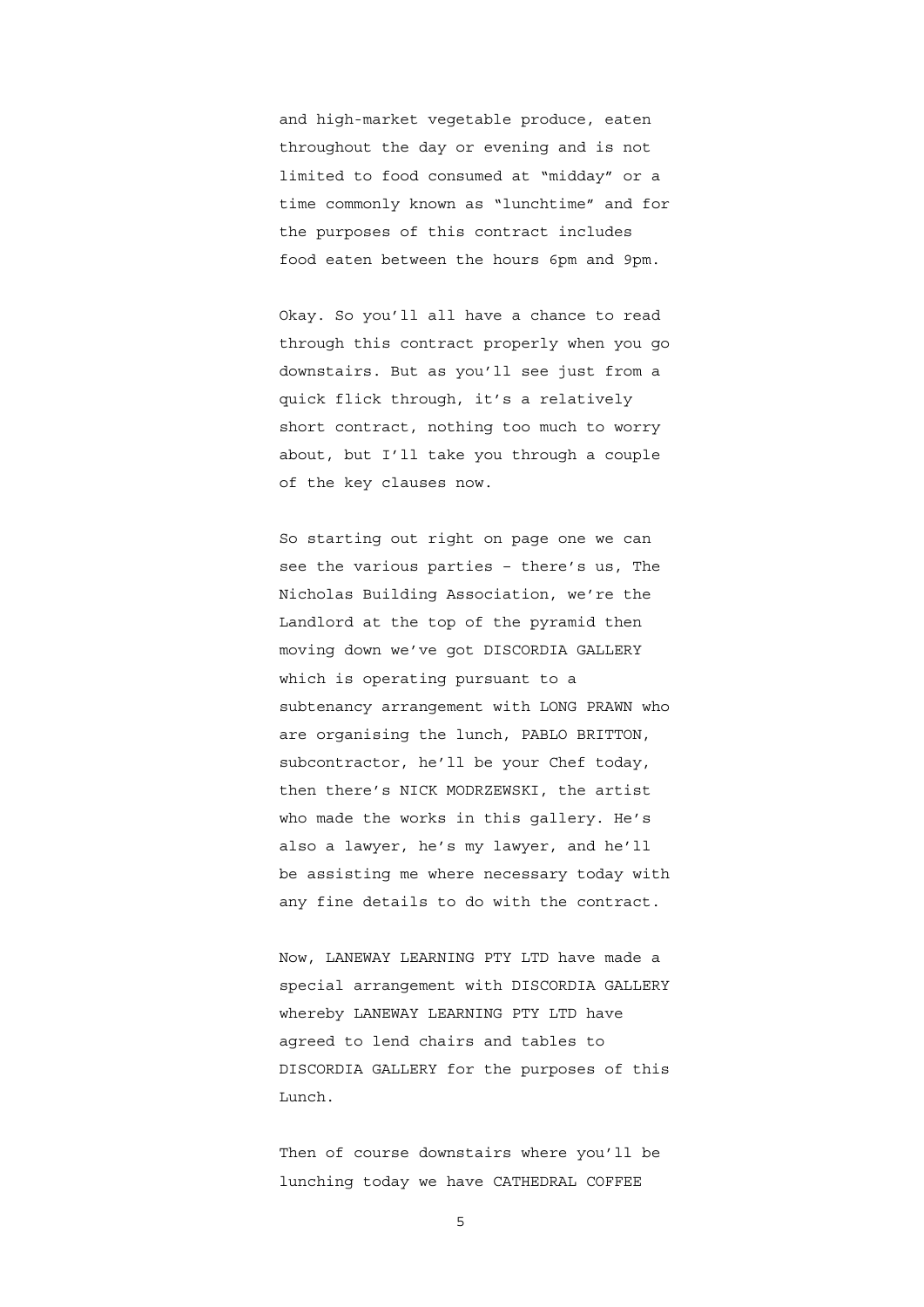which is a "café" or "coffee shop" and they'll be providing the requisite licensing requirements for this event to take place as well as providing coffee and certain alcoholic beverages as has been arranged between LONG PRAWN and CATHEDRAL COFFEE.

Then, finally, there's you – the soon to be VARIOUS SUBTENANTS of this premises and the downstairs premises at the Cathedral Arcade.

As you will see when you read the contract there are various vacant areas where you'll be required to either print or sign your name. Nothing to worry about there. You'll also need to initial each page at the bottom. Nothing to worry about there either. And you'll see that by signing this contractual agreement you will be afforded a number of rights pursuant to the agreement, including the rights to use the Chairs, Tables and Miscellaneous Kitchenware. As you will no doubt see, 'Miscellaneous Kitchenware' is defined in the contract under the Definitions and Interpretation section, Section A.1: miscellaneous kitchenware means knives, forks, spoons, plates, bowls, cups, napkins, table-cloths and chair coverings.

The LANDLORD, that's me, retains the right to inspect any or all of these items for damage at any time during the duration of the tenancy – you can read about that in more detail at clause 4.2 and 4.3, and you'll see at clause 5 your various rights with respect to the lunch itself, and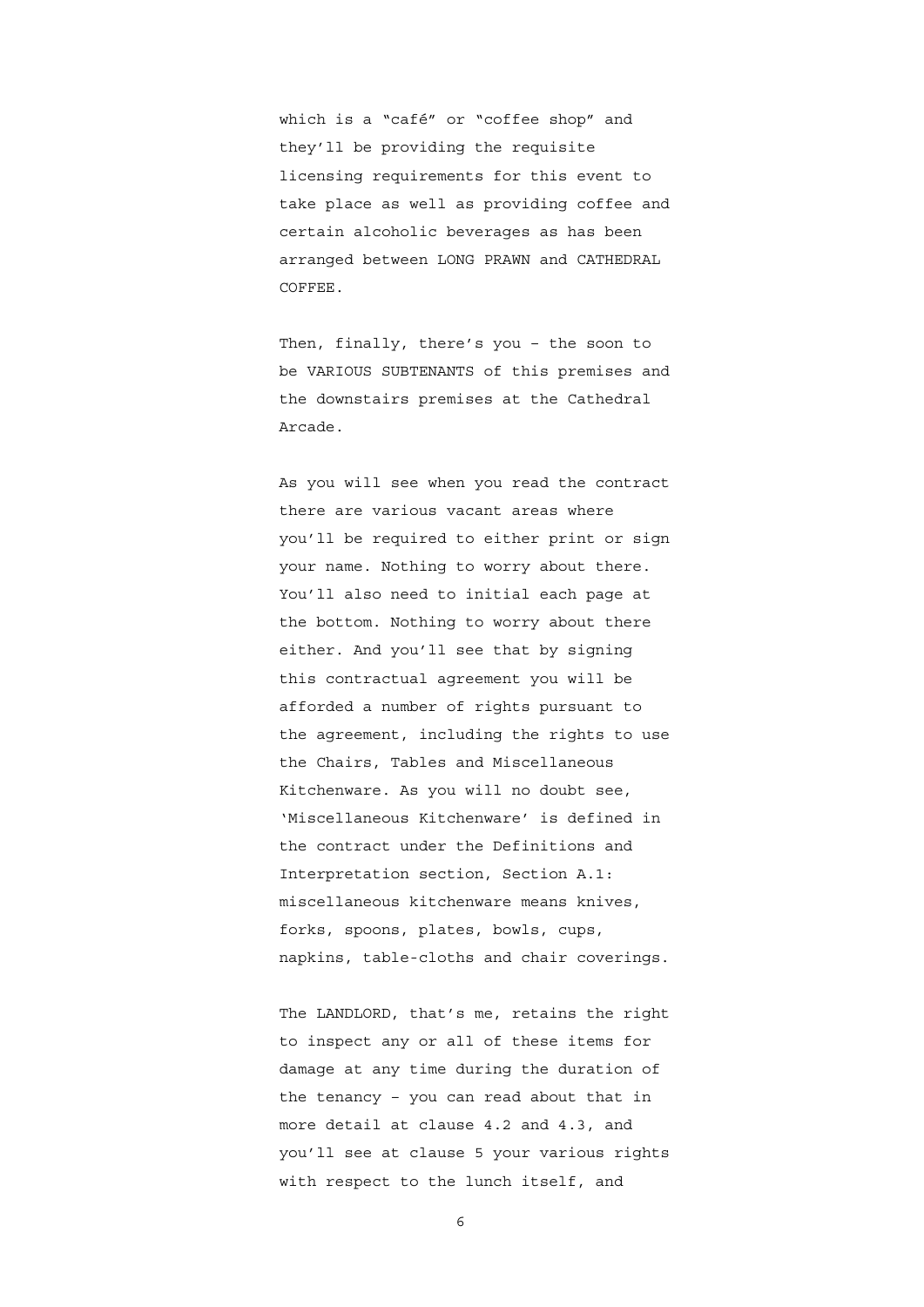finally at Schedule 1 you will see the lunch items that you will be leasing today pursuant to this agreement, including solid or semi-solid foodstuffs and liquids including but not limited to fine natural wines, unshackled chef food and high-market vegetable produce. Each of those terms are of course defined in the Definitions section.

That's enough from me for now – please move immediately back downstairs and take your seat at the table where you can read through the contract and decide if you'd like to sign up for the SUBTENANCY today.

Just keep in mind that there's no pressure to sign but if you *do* want to enjoy the lunch-rights afforded under the contract we will be needing a signature from you today.

The LANDLORD exists DISCORDIA GALLERY

#### REAL ESTATE AGENT

Please follow me back downstairs to your seats.

#### **SCENE 3: READING SUBTENANCY AGREEMENT**

### **INT. CATHEDRAL ARCADE**

The REAL ESTATE AGENTS assist the VARIOUS TENANTS to take their seats.

## REAL ESTATE AGENT

VARIOUS SUBTENANTS - may I have your attention please? Thank you. Please review the contracts you've been provided. Ensure you read each of the terms carefully,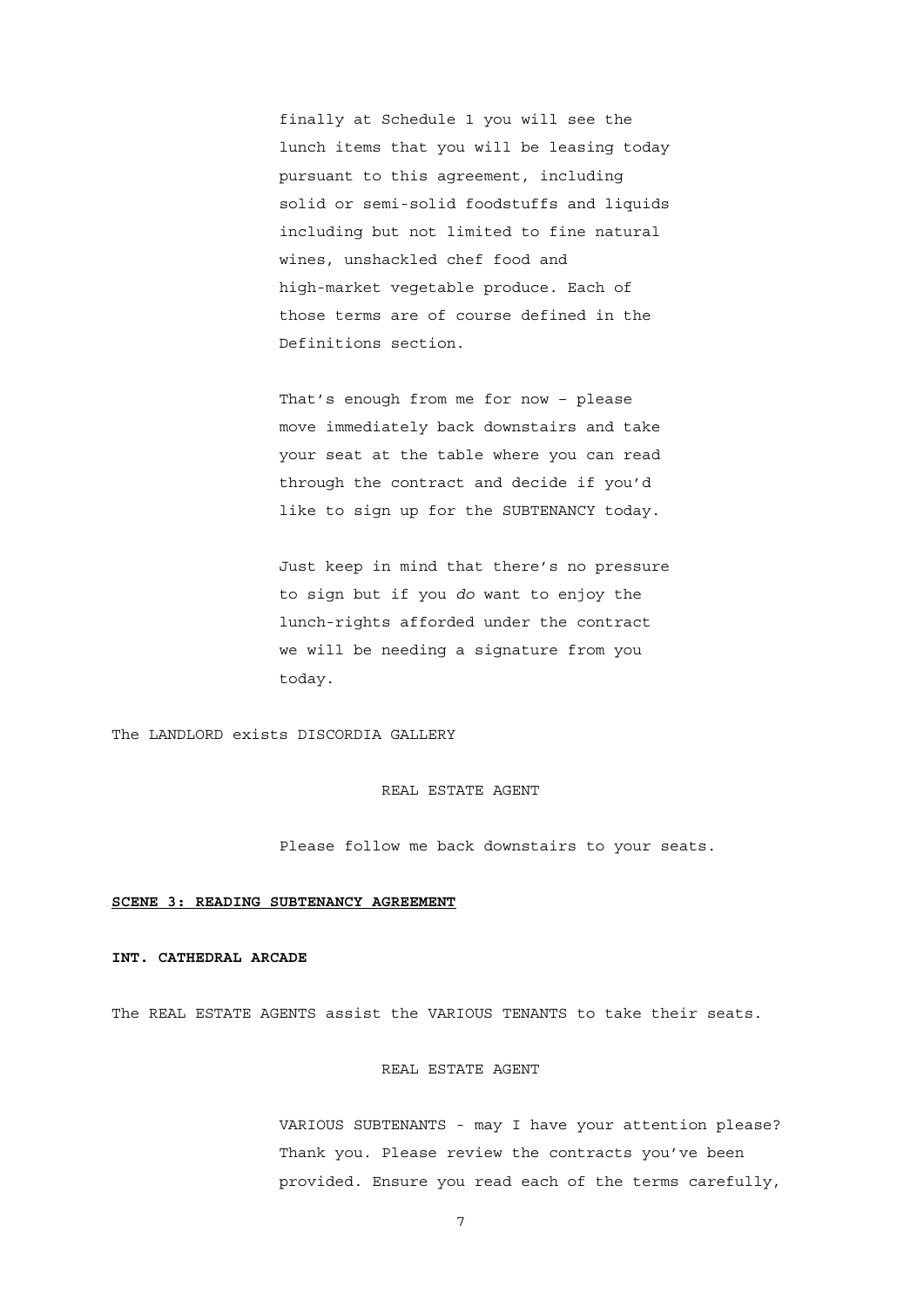initial every page and sign the document. This will formalise the agreement and your relationship with the parties described on the first page.

Once the VARIOUS SUBTENANTS have been seated, the REAL ESTATE AGENTS circle the room and ensure that the VARIOUS SUBTENANTS are filling out their contracts correctly (i.e. printing their names on the front; initialling each page; drawing their attention to Schedule 1; signing).

After about 5 minutes…

#### **SCENE 4: POST SIGNING SUBTENANCY AGREEMENT**

#### **INT. CATHEDRAL ARCADE**

Once the VARIOUS SUBTENANTS have completed reading and signing the contract:

#### REAL ESTATE AGENT

May I have your attention please, VARIOUS SUBTENANTS. You should have now all completed your contracts. Congratulations – you are now formally Subtenants for the duration of this lunch.

Please note that you will now have been provided with your first wine, a Yarra Valley Syrah and Chardonnay. No Australian wine can ever be enjoyed without an understanding that the sovereignty of the lands on which it was made has never been ceded. We are gathered here on the unceded lands of the Wurundjeri people of the Kulin Nation. We acknowledge their continuing connection to land, sea and community. We pay our respects to their Elders, past and present, as well as to all Aboriginal and Torres Strait Islander people.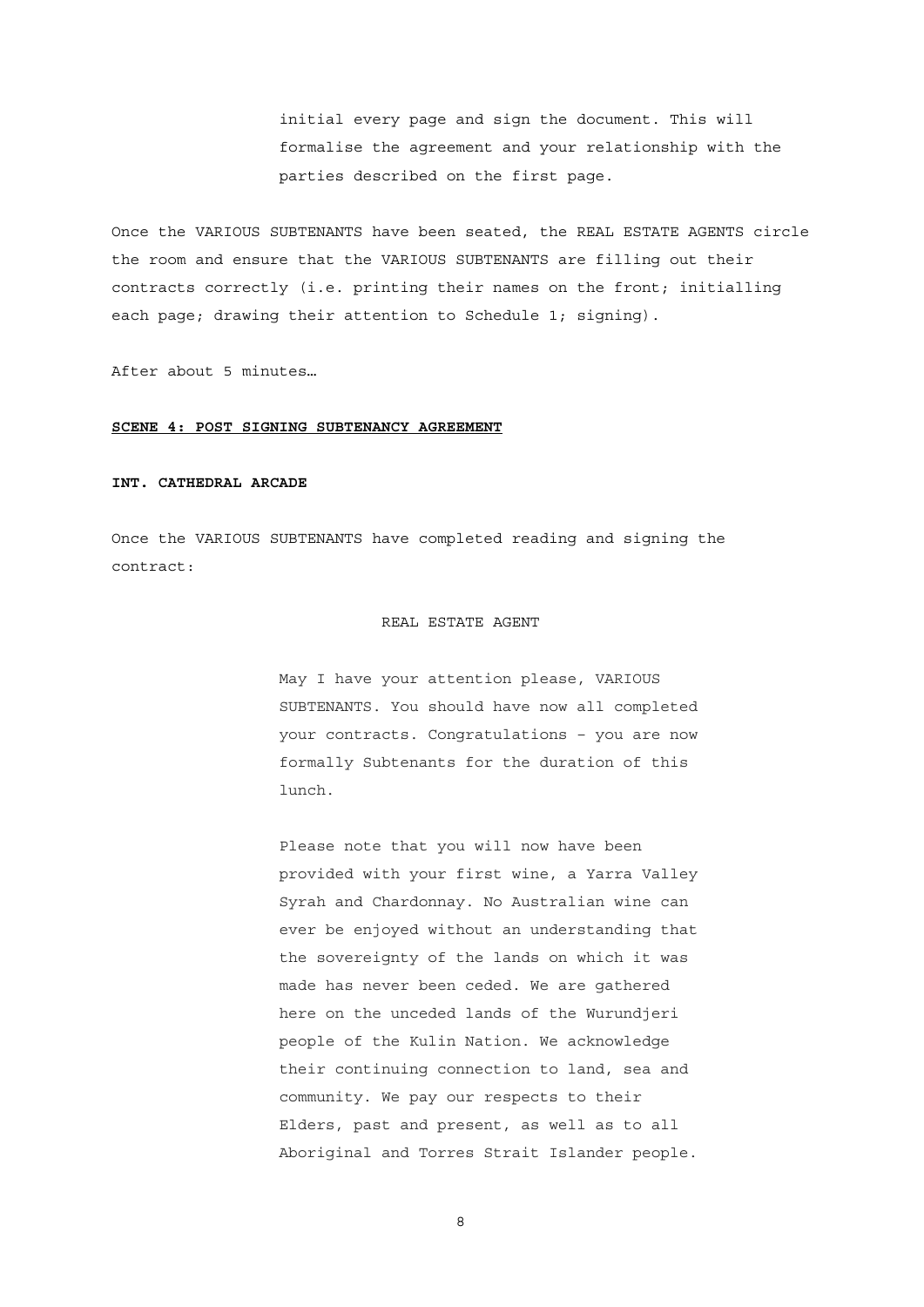Please now prepare to enjoy your meal, the details of which you can of course find at item 4 of Schedule 1 of the contract.

### **SCENE 5: INSPECTION**

### **INT. CATHEDRAL ARCADE**

### TRUMPETER:

[*Blows trumpet loudly]*

### REAL ESTATE AGENT:

All stand for the entrance of The Landlord.

THE LANDLORD enters via the stairs, followed by NICK MODRZEWSKI who is carrying a briefcase and lots of paper. **Note that there should be dirty plates on the table at this time.**

#### LANDLORD

Thank you. Be seated. This is an inspection.

The REAL ESTATE AGENTS walk around inspecting the tables, chairs and miscellaneous kitchenware. The LANDLORD also wanders around the space as he reads:

#### LANDLORD

Pursuant to Clause 4.2 of the Contract for the Subtenant's Lunch, if the LANDLORD chooses to provide notice to the VARIOUS SUBTENANTS of an inspection, notice may be given by any method described in section 48 (3) (d) (iv) of the *Land Ownership (Entry and Miscellaneous Rights) Act* 1986 (Vic), which states:

The Landlord may provide notice by any of the following methods: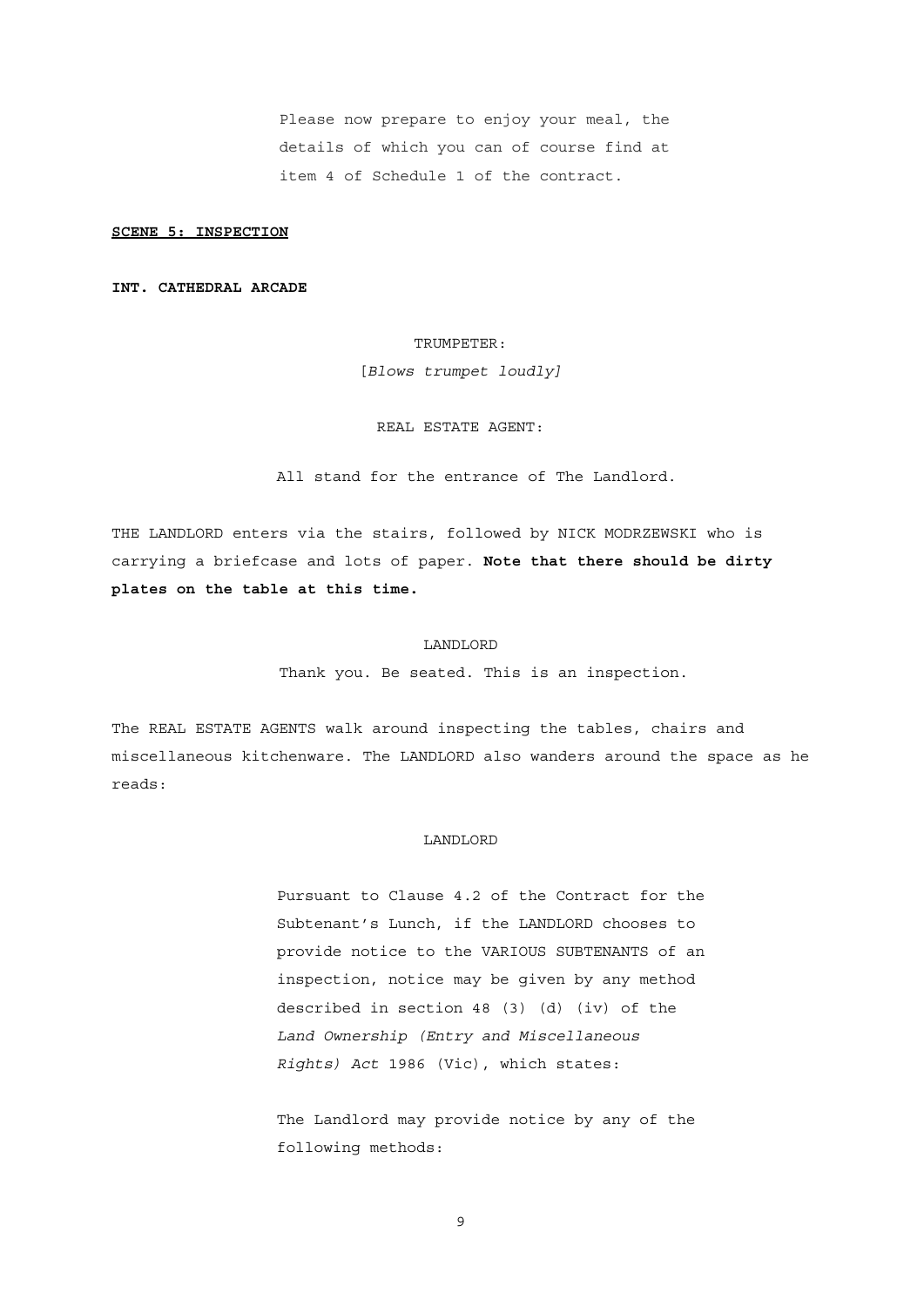- 1. By providing written notice at least two days before entry is made;
- 2. By providing notice as at entry vocally or by signalling;
- 3. By announcing entry by means of trumpet, trombone or obo."

I note that under the Act, notice has been properly given by way of trumpet. For the avoidance of doubt, I'll ask the trumpeter to now blow an additional, ceremonial note in order to formally reiterate that the inspection has now commenced.

## TRUMPETER

## [*Blows trumpet*]

The REAL ESTATE AGENTS and LANDLORD continue to walk through the space inspecting. Occasionally, the LANDLORD will point to a dirty plate on the table and a REAL ESTATE AGENT will take away the plate. REAL ESTATE AGENTS will also fix people's napkins and brush their clothes. The REAL ESTATE AGENTS also photograph various things around the table with a digital camera.

### LANDLORD

Pursuant to Clause 4.3 of the Contract for the Subtenant's Lunch, **Maintenance of chairs, tables and miscellaneous kitchenware** (noting of course that Miscellaneous kitchenware is defined in the Contract in part A.1 as knives, forks, spoons, plates, bowls, cups, napkins, table-cloths and chair coverings) if, as a result of an inspection by the LANDLORD carried out in accordance with clause 4.2 as stated above, the LANDLORD identifies any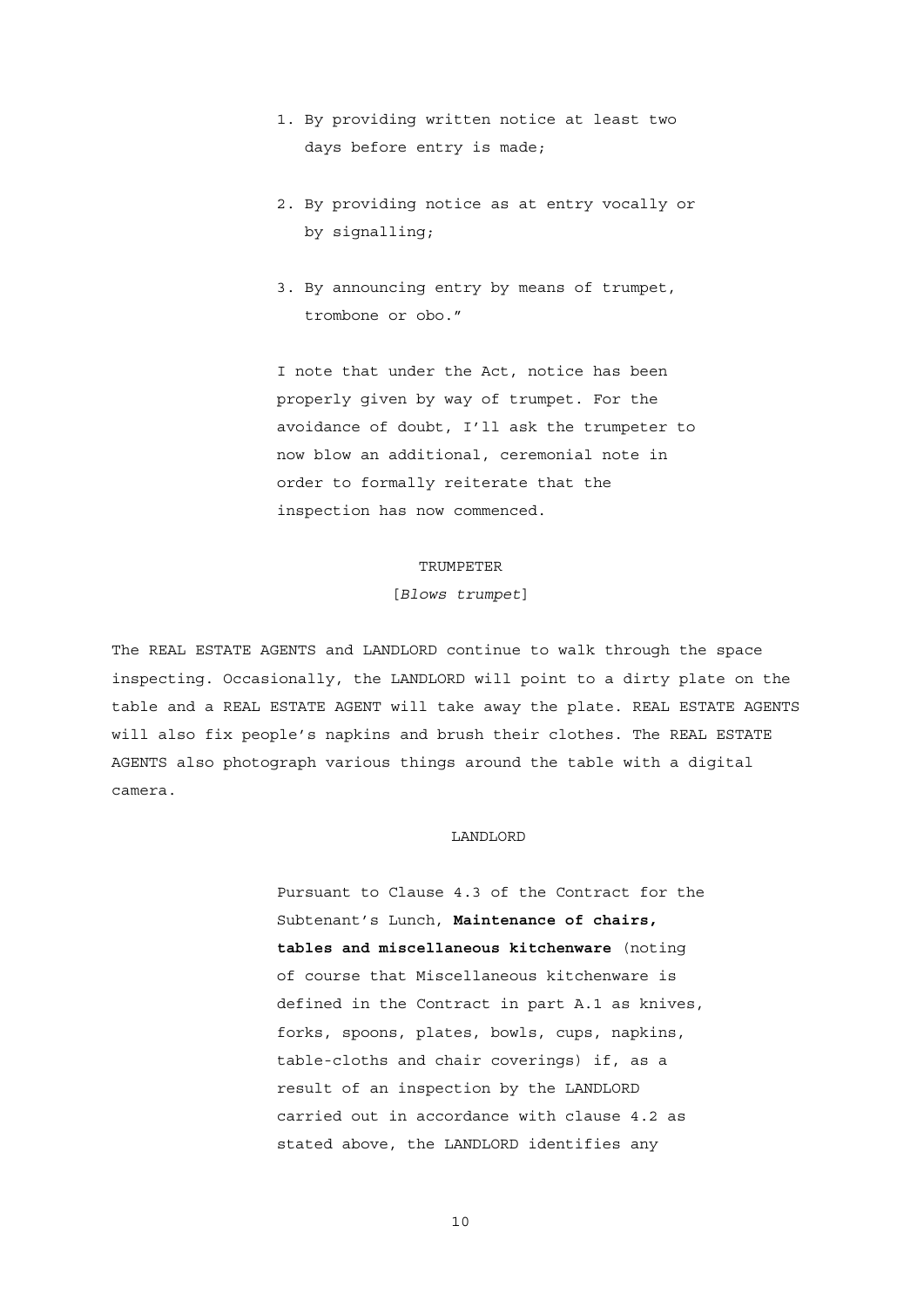damage, uncleanliness or unauthorised wear and tear, the LANDLORD may:

- a. issue one or more of the VARIOUS SUBTENANTS with an infringement notice in accordance with section 7 of the *Infringements Act* 2006 (Vic); or
- b. otherwise take reasonable steps to ensure that the chairs, tables and miscellaneous kitchenware are returned to good repair.

The REAL ESTATE AGENTS issue a number of infringement notices.

## LANDLORD

Furthermore, I will have you all now turn to clause 5.2 **Rights with Respect to The Lunch**: The VARIOUS SUBTENANTS' rights to the lunch are strictly limited to:

- a. immediate consumption of the lunch;
- b. digestion (including chewing and swallowing) of the lunch, including but not limited to any use of the mouth; throat (pharynx); oesophagus (swallowing tube); stomach; small intestine (duodenum; jejunum; and ileum) and any associated function of the pancreas, liver or gallbladder;
- c. with the exception of any nutrients that may have been absorbed through the process of digestion described in paragraph b above, any remainder from the lunch must be returned to the LANDLORD via the colon and deposited in any of the washroom facilities located throughout the premises.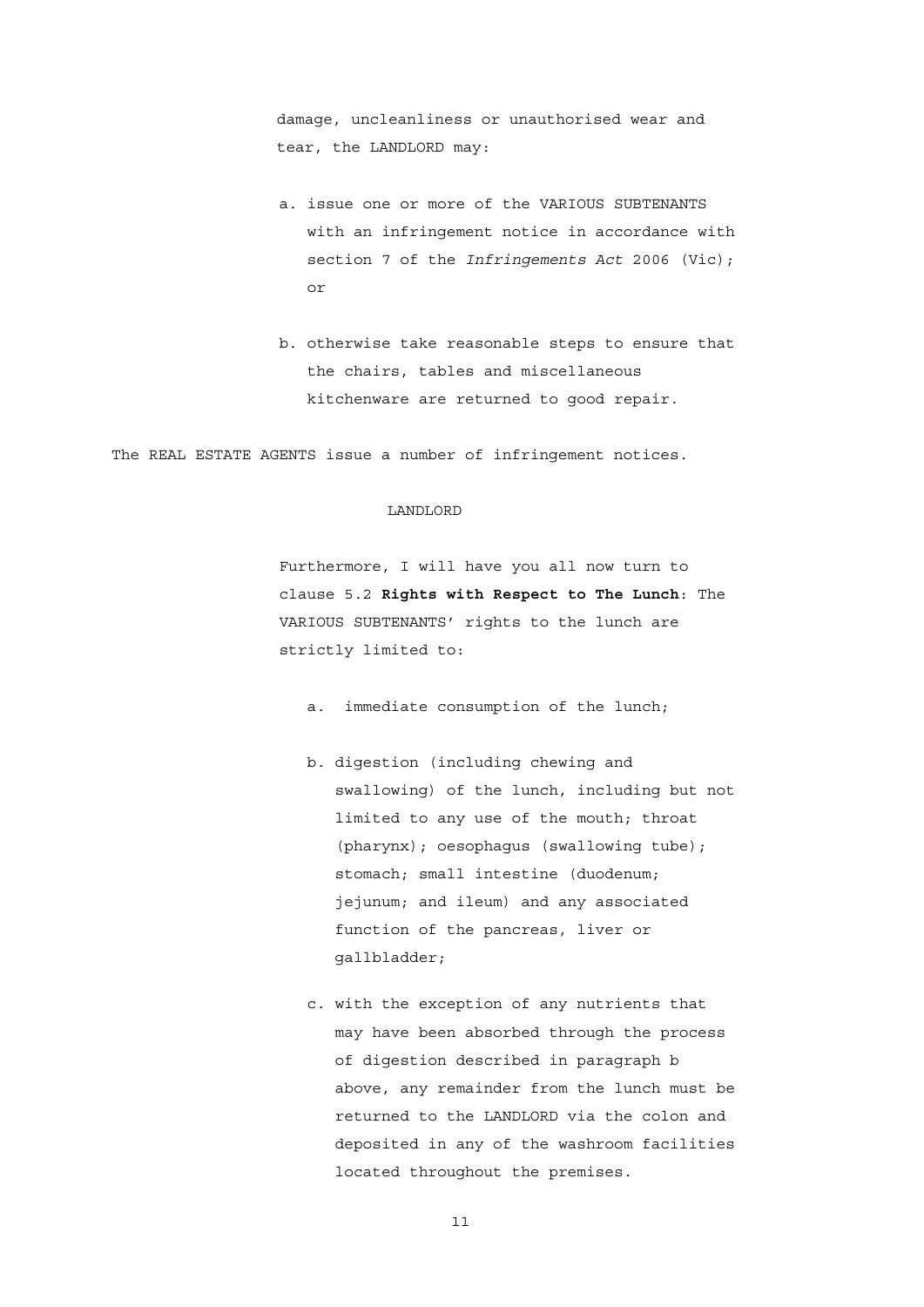Now, we're confident we can rely on this clause and enforce it against any of the VARIOUS SUBTENANTS in the room. The authority for our position can be found in the authoritative text on the issue, The Knees and Ankles of a Landlord by Nick Modrzewski, a Limited Edition, hand bound book on 120gsm Stephen Gesso paper with Buckram Hardcover and gold foiled lettering, which is specifically referenced in Schedule 1 items 1, 2 and 3 of the Contract for the Subtenant's Lunch.

I'll now call upon Mr Modrzewski to read from the relevant section of the text, Chapter 4, page 65, paragraph 4.01:

#### NICK MODRZEWSKI

## [READS FROM BOOK]

The English philosopher, John Locke (1632-1704), wrote down some of his ideas about property. One important idea was the idea that property is derived from labour – individual ownership is justified by the labour exerted to produce the goods.

According to Locke, "things" start out in a State of Nature – they are commonly owned by all (or by none) – they are frolicking around in a natural state of non-ownership. "Things" might include trees, animals, insects, fields of wheat – they're all just sitting there in "the Commons". But humans are different. Humans supposedly have property in their own "person". They start out owning themselves. That "property" can grow through the application of labour. So, by ploughing the field of wheat, by toiling away out there, a person might convert that commonly owned field into an individually owned field.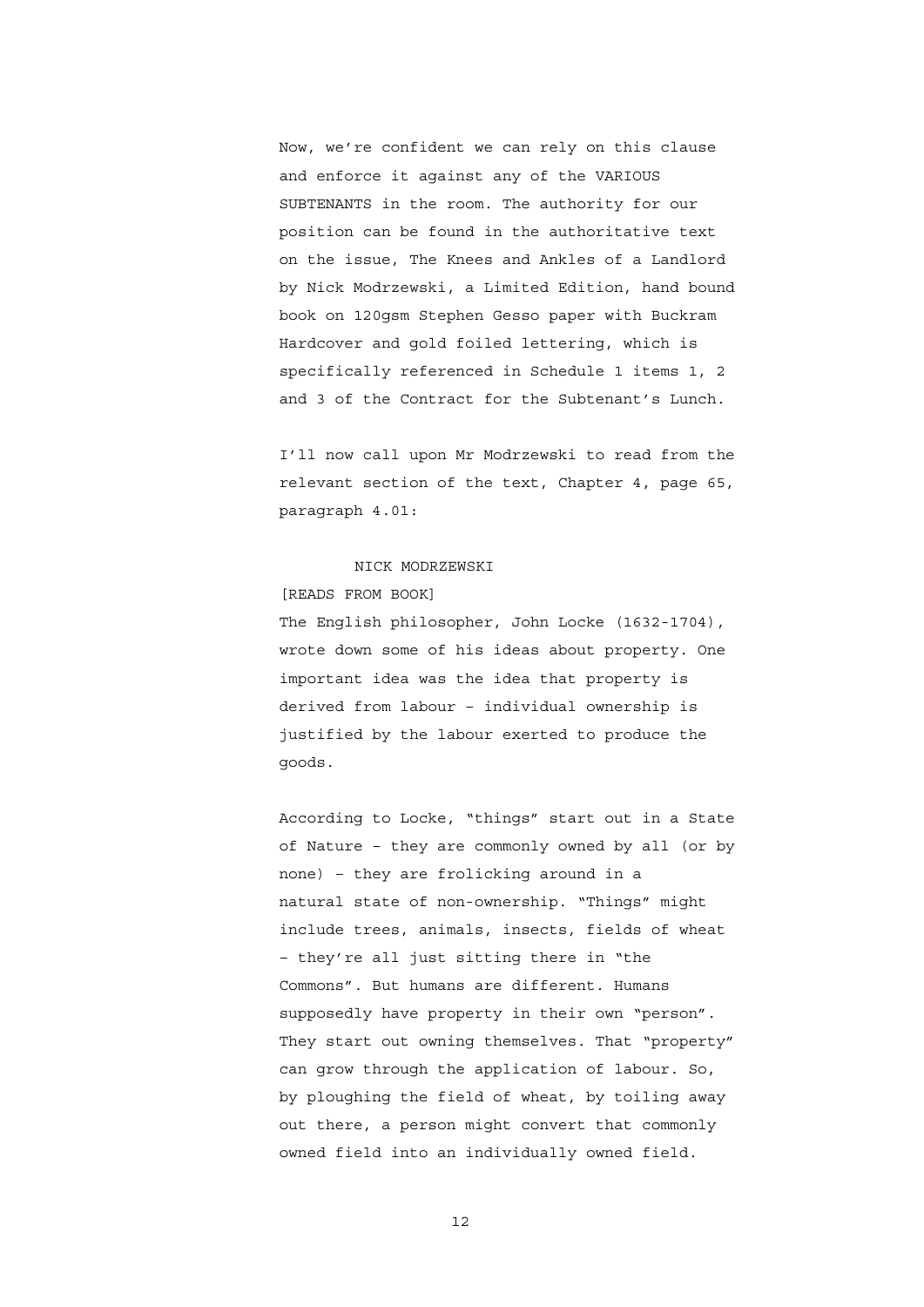Locke wrote:

It is as if one has an invisible arena round oneself, being the realm of Property. What might one invite into this arena? Or what might one capture and drag, as it kicketh and scream, into this arena? One might grab and drag anything – that bird or that horse or that flat stretch of greenery. I might take all of it.

In this way, humans grow. They expand. Moving through the world,

working on this or that, labouring away, they lasso more and more stuff,dragging things into their private realms and making them their own. The Landlord, of course, is always growing. The Landlord, swooping through new suburbs on a Saturday afternoon scanning for properties. The Landlord, lowering those \$120 sunglasses down the nose to get an unmediated view of the land. "We'll bring the surveyor in probably next week on Tuesday," she says, "yep. We wanna make sure it all aligns with the title boundary".

That's her. There she is. She's looking through your window wondering what your square meterage is. She's inspecting the fences. She's peering through the gate down the side of the Property.

"Does it go all the way to the end?"

"How far down can we dig?"

She grows. She stalks the land, spreading herself across it. Those buckled legs sticking in and then out of the grass, that blue t-shirted husband following behind her, the bottoms of his denim jeans folded neatly over his ASICS runners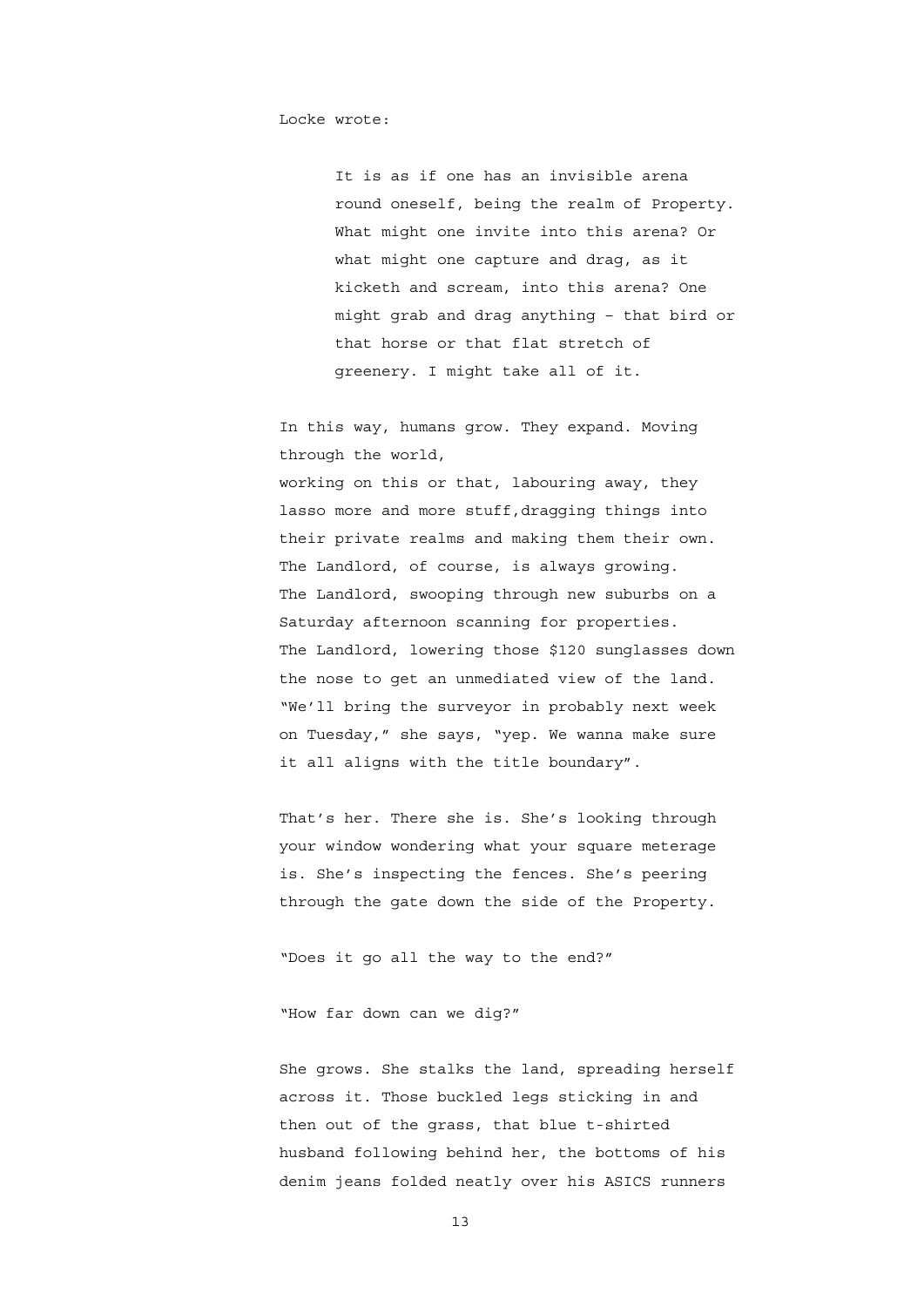("My work uniform!" he often jokes – the coincidence being that he is a Forensic Analyst at the Australian Securities and Investment Commission (ASIC)).

Their property portfolio is covered in skin. It bakes in the afternoon sun as they celebrate a morning's bidding with 2x Espresso Martinis. Over time, they have dragged many items into their property orbit: IKEA lamps and an ice-cream maker, forks, carpet, a holiday cottage in Castlemaine, various washing machines, a Burmese cat, 3 separate vehicles (over a fifteen-year period), printing paper. A printer. An investment property near Geelong. Many things. Too many to list. Candle holders etc.

Of course, we must not read Locke too literally. The Landlord and her husband do not physically apply labour to each of the "things" listed above. Rather, their labour is filtered through the medium of their jobs. She, a Real Estate Agent. He, a Forensic Analyst. They are a good team. The Lending Representative from Westpac Banking Corporation was very impressed with their duel income streams many years ago when they applied for their first Home Loan.

"The double whammy!" quipped the Representative, "nah, no dramas."

Thank you. Please stand for the exit of the Landlord.

#### TRUMPETER

*[Blows trumpet]*

The LANDLORD and NICK MODRZEWSKI exit.